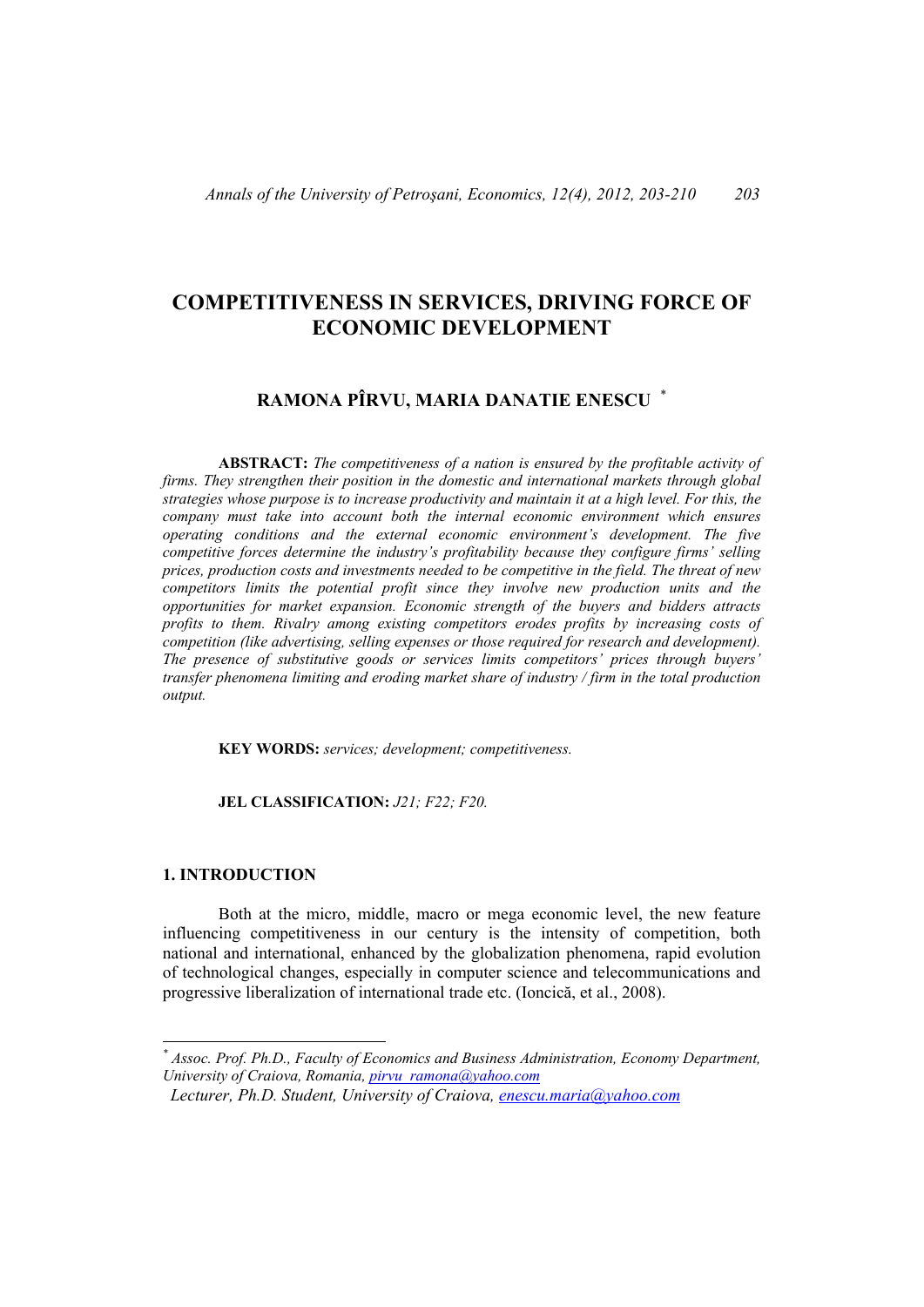Lisbon Agenda defines competitiveness as the ability of a country to improve and raise the standard of living of its people by providing more jobs of higher quality and achieving a greater social cohesion. In the context of social and economic factors that contribute to these objectives a major role is assigned to competitiveness in the field of trade in goods and services, considered to be a confirmation of the performance of export (and import) of the EU and, respectively, of the member countries. Keeping in mind this narrower definition that focuses just on the commercial aspect, it seems appropriate to evoke the definition formulated by the OECD (2005) stating that competitiveness is a measure of the advantage / disadvantage of a country in the process of selling its products on international markets.

United Nations Conference on Trade and Development considers that competitiveness of a national economy is "the ability of a nation, in terms of free and fair competition, to produce and sell on the international market goods and services that meet global market requirements and to maintain or increase simultaneously the internal rate of growth."

 The concept of competitiveness has initially emerged as an aspect of micro economy, referring to the level of a firm's activity. In this respect, it is considered that an economic activity or firm is competitive if it sells its products at market price while covering costs and obtaining a profit and these conditions are valid and necessary both in the short and medium term and long term.

Moreover, competitiveness can be seen as an indicator "of the ability of providing goods and services in the form, place and moment when they are sought by buyers at prices as good or even better than those of other bidders so that consumers can obtain at least the opportunity cost of revenues obtained from the resources involved" (Freebairn, 1986).

 Thus competitiveness includes two types of competition: competition of products in domestic and foreign markets, and the ability to gain and maintain its market share; competition in the market of factors involved in the production of goods which must ensure at least the opportunity cost.

#### **2. CURRENT DEVELOPMENTS AND THE CHARACTERISTICS OF THE PHENOMENON OF MIGRATION FOR EMPLOYMENT**

In the economic literature, the concept of competitiveness applied to service activities was defined as all those factors that promote and impede the internationalization of those activities. The definition of competitiveness proposed by Trabold (Trabold, 1995) that competitiveness is defined as a consolidation of four skills seems particularly relevant. These abilities are:

- 1. ability to sell goods and services internationally;
- 2. ability to attract resources, especially FDI;
- 3. ability to adjust to continuously changing external conditions through structural changes and modernization;
- 4. ability to gain, which can be measured by GDP and economic growth. Although it is characterized by pragmatism, this definition neglects the labor factor.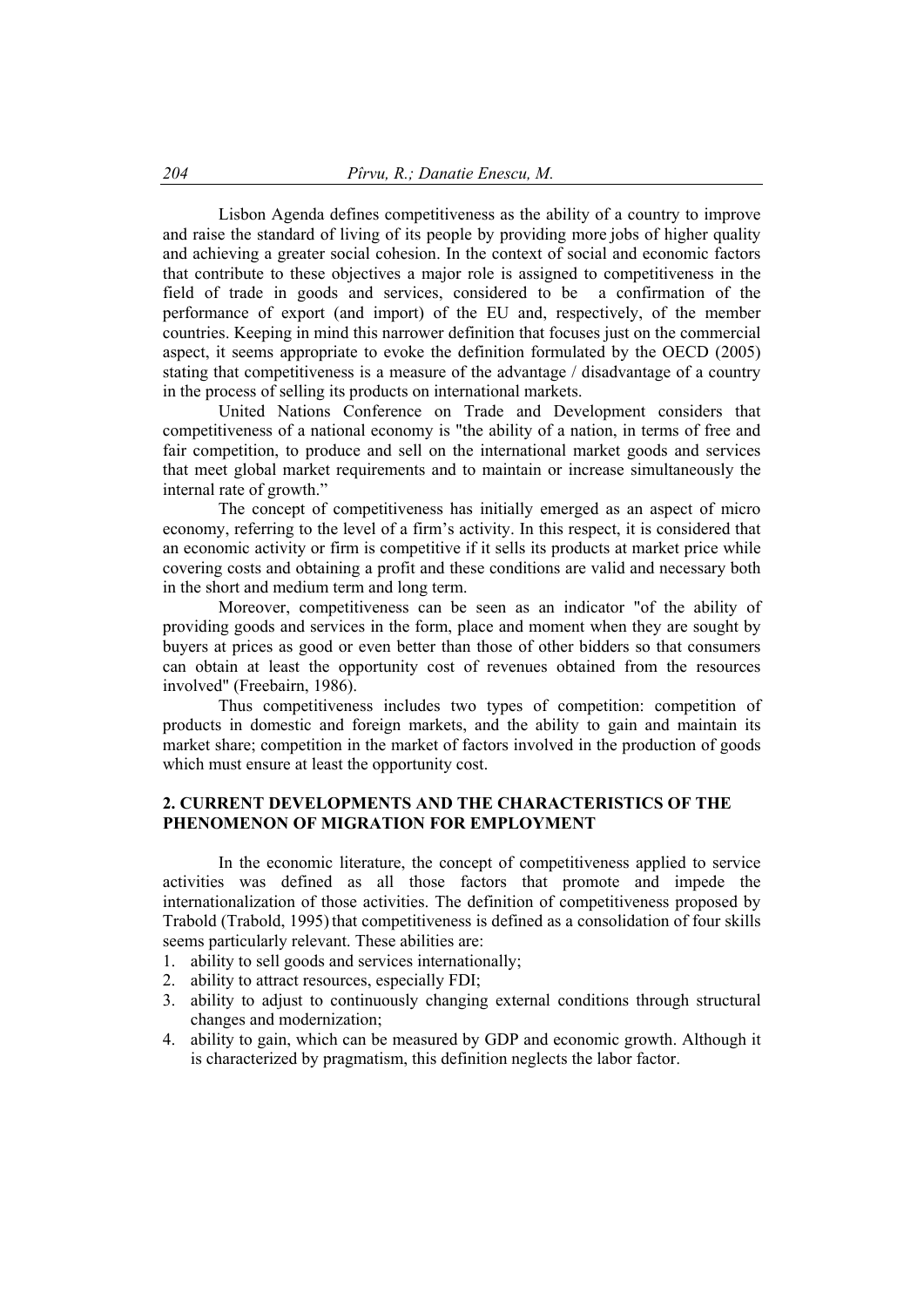In addressing economic competitiveness, theory goes from microeconomic level and reaches the industrial branches and economy; Porter's competitive diamond model (Porter, 1986) identifies five forces that influence a firm's competitiveness: competition between incumbent competitors, threat of new competitors, threat of new substitutes for their products or services, bargaining power of the bidders and seekers' purchasing power.

 The competitiveness of a nation is ensured by the profitable activity of firms. They strengthen their position in the domestic and international markets through global strategies whose purpose is to increase productivity and maintain it at a high level. For this, the company must take into account both the internal economic environment which ensures operating conditions and the external economic environment's development.

 The five competitive forces determine the industry's profitability because they configure firms' selling prices, production costs and investments needed to be competitive in the field. The threat of new competitors limits the potential profit since they involve new production units and the opportunities for market expansion. Economic strength of the buyers and bidders attracts profits to them. Rivalry among existing competitors erodes profits by increasing costs of competition (like advertising, selling expenses or those required for research and development). The presence of substitutive goods or services limits competitors' prices through buyers' transfer phenomena limiting and eroding market share of industry / firm in the total production output.

 One of the determining factors in the competitiveness of firms is the economic environment in which firms operate. Michael Porter defines economic environment by the following factors:

 General conditions: refers to the position of the national economy in terms of inputs necessary to compete in a particular industry, such as: human resources, their training and cost; natural resources, with their abundance, availability and cost; the level of knowledge, involving not only stock-specific knowledge and technical expertise required, but also means of training (activity in universities and research institutes, statistical agencies etc.); capital resources (the size and cost of capital available to finance the branch in question); infrastructure (infrastructure's type, quality and cost of use affects competition).

• Conditions of application: domestic demand for goods and services of the industry which depends on the needs of buyers, but is influenced by many other factors (the solvency of buyers; most of them prefer cheap goods, but can always be identified a segment that prefers unique or sophisticated goods; consumer habits and traditions; rivalry of import products etc.). Competitiveness on the internal market will be analyzed by considering the indicator "single market share" and the correlations that exist between industries and support industries analyzed. For a thoroughgoing study at microeconomic level, researches are needed to identify the level of domestic demand, the number of potential buyers, and the growth rate of domestic demand so to anticipate the possibility of saturation of the domestic market. Regarding the external demand, we shall analyze the structural developments in the exporting industries group and the competitiveness in external market will be approached by the pointer "export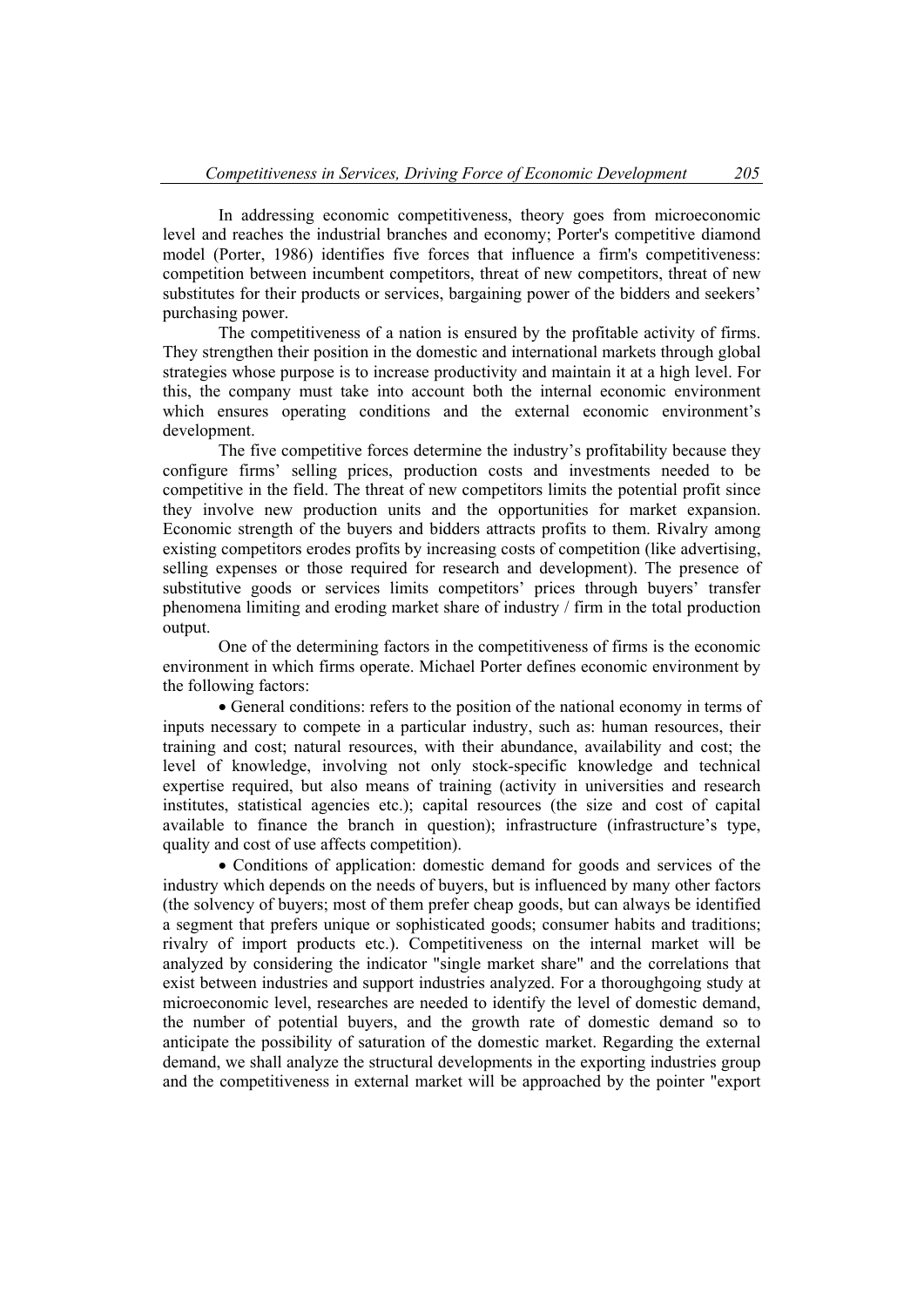intensity" and the correlations with productivity level. Particular attention is given to supporting industries.

• Related and supporting industries: the presence or absence of the national economy of supporting industries and those related to the respective branch that are internationally competitive; the existence of competitive advantage in the supporting industries confers a potential advantage to the branch because they produce the necessary inputs to international standards and at competitive costs. Necessary inputs can be imported, but to have them available domestically confer a benefit to the industries that use them.

 Firms' strategies, industry structure and rivalry: meaning the conditions in which the companies can be created, organized and managed and the nature of domestic rivalry. There is no universal management system available to any company; it depends primarily on internal conditions. Objectives are strongly determined by the ownership structure and reflect the characteristics of capital markets. It is the only point of M. Porter's model for which the input-output tables do not provide the information required for analysis. In this domain of interest, there are other interesting approaches in the specialized literature with direct reference to the Romanian economy.

 Government policies can positively or negatively influence each of these four determinants: the general conditions relating to the factors of production can be influenced by subsidies granted or withdrawn by scientific research. Regarding internal market, government's influence is manifested by setting standards that affect consumer preferences, like state orders for certain industries (arms and not only), as well as through foreign trade policies (tariffs, quota, various barriers to import or export). Support industries are also affected by this type of policies and business strategy depends crucially on capital markets regulations, tax policy, antitrust laws etc.

Another crucial element influencing the firm's competitive advantage is determined by the action of governmental authorities. The government's role is to influence and potentiate national economic factors. This influence can be directly achieved through subsidies, industrial policy and other or more diffuse actions such as modeling internal demand by standards and regulations. The role of government in the market as an important buyer of property and advanced technologies such as telecommunications equipment, weapons, computers, vehicles and others must not be forgotten (Crâng-Foamete, 2008).

Competitiveness problems (definition, measure, drivers, growth strategies, etc.) can be addressed by presenting elements of differentiation and inter-conditioning at the microeconomic level (firms, organizations etc.) and mezoeconomic level (economic sectors or branches), macroeconomic level (in a country) or megaeconomic level (of a number of countries - such as the EU). Also, the competitiveness of firms, industries, countries, etc. can be considered at a certain statistical time by mean of issues such as: market share, profitability and position in world trade or long-term dynamic. In the second case, the competitiveness of a company, for example, is seen as its long-term ability to thrive in a competitive economic environment. Similarly, at the macroeconomic level, the competitiveness of a nation can be regarded as the country's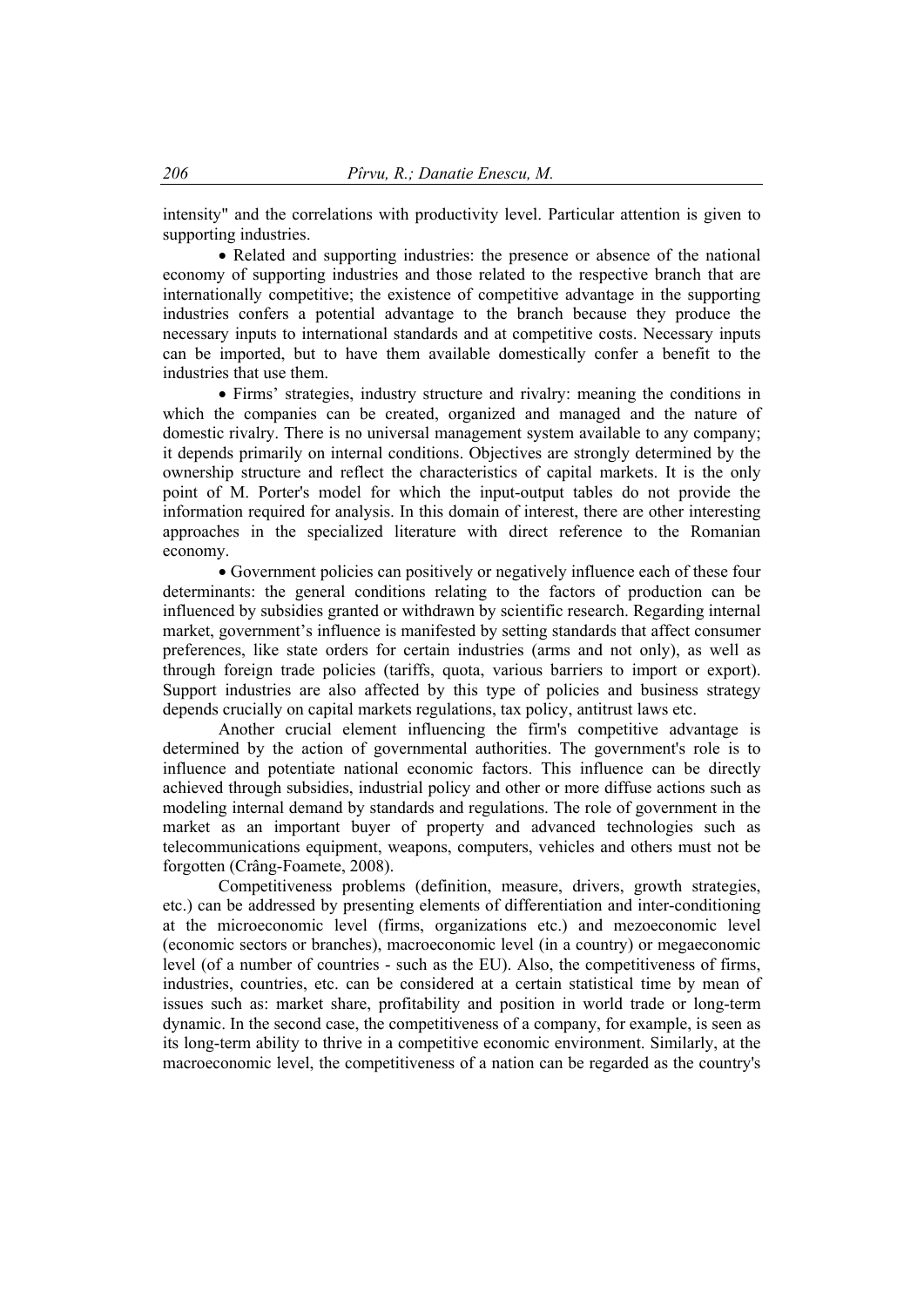ability to achieve long-term growth in such a way that its economic structure is able to adapt effectively to global economic developments (Ioncică, et al., 2008).

We believe it is essential to specify the angle of approach in the scientific debate on the concept of competitiveness, namely:

A. If we approach it in terms of the creation, maintenance and development of competitive advantages that ultimately lead to competitiveness, the only place in which this process operates is the sphere of activity of economic operators, the productive sector. A business company is the only entity providing economic competitiveness.

B. If we address competitiveness, in terms of level and opportunities of commensuration, the situation is completely different since, although it is achieved only within the company, competitiveness spreads, through its effects, to higher stages of aggregation and it can be more or less precisely measured, depending on the scope, tools used and perceived effects on the national economy (Crâng-Foamete, 2008).

Amplification of the economic relevance of services must be associated, above all, with the accelerated internationalization of these activities and, respectively, their increased capacity to constitute the object of international trade. This process occurs through two interrelated dimensions:

(1) The sustained growth of trade in services;

(2) The rapid expansion of foreign direct investment flows (FDI) in services.

The relationship between competitiveness and services must be understood within a framework that takes into account both the effects of services on the global economy and the challenges posed by the competitive economies onto service sector. Since the late '80s, many important studies have examined the role of services as agents of globalization and a driving force of international trade. Precisely for these reasons, we can speak of biunivocal relationship competitiveness - services. Therefore it is obvious that services require a specific approach as their internationalization process differs from that of the manufacturing industry. Two types of factors affecting trade in services: (1) expansion factors, which force opening of markets - due to intrinsic economic dynamics; and (2) limiting factors restricting the growth of trade opportunities - due to inherent peculiarities of services and features related to their regulation (Ghibuţiu, 2010).

Moreover, the main economic factors affecting the development of the tertiary sector are:

- economic growth the rate at which economy evolves (for better or worse) in a period of time – it influences the development of services, which are both a precondition and an effect of the evolution of the economy;
- final household consumption expenditures are influenced by real income, saving trend, taxes and budget subsidies (grants, aids, etc..), consumer loans, etc. Increased consumer spending by individuals and households leads to a growth in a higher rate of the demand for services;
- investments in the infrastructure, technical development and modernization of the service branches influence the increase of supply in services and their quality level;
- government spending and private sector consumption expenses influence the evolution of public services, non-available on the market, meant for the community or groups of households;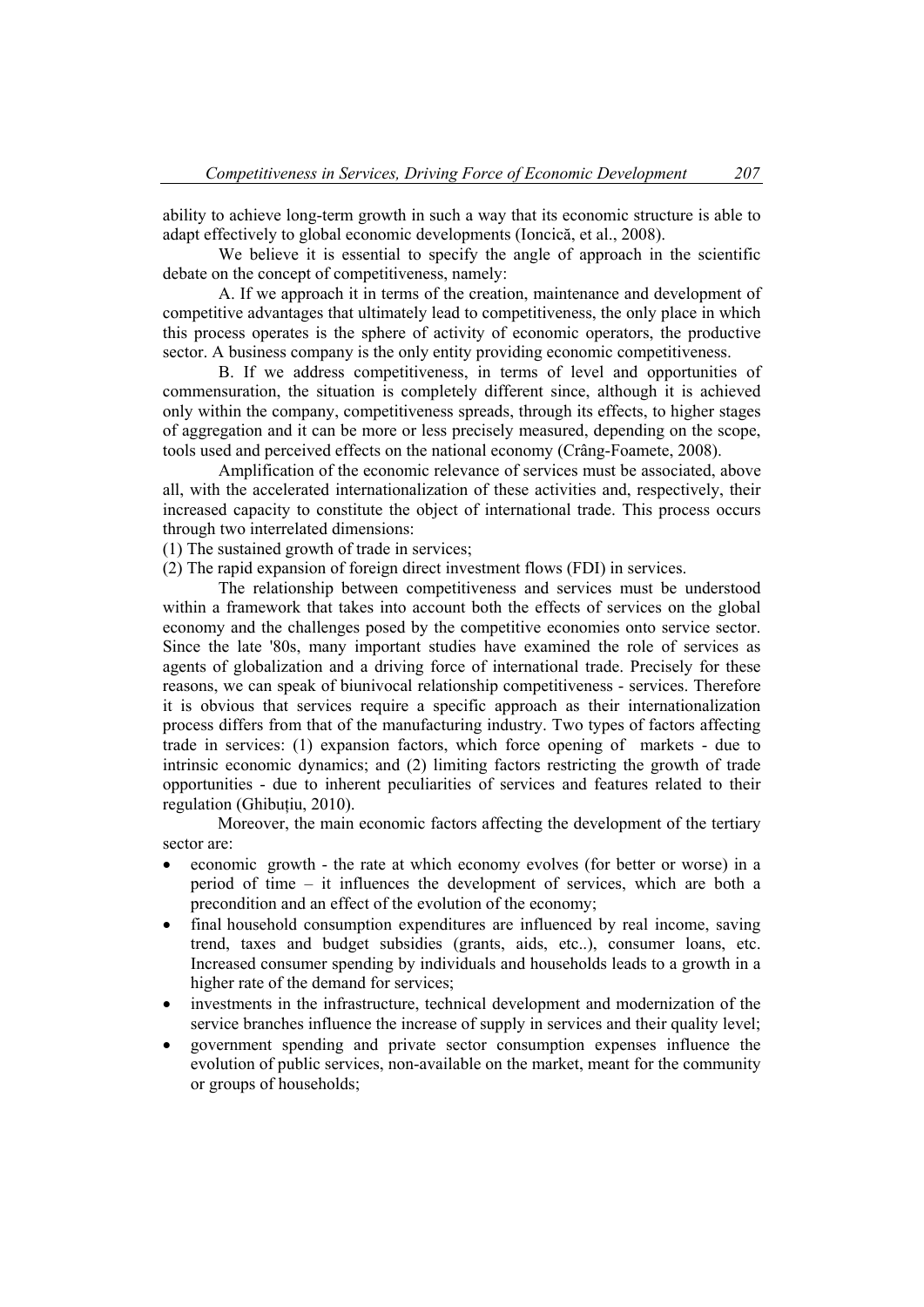- $\bullet$  exchange rates the exchange rate of the national currency against major currencies influence the evolution of international trade services, stimulating or rather discouraging exports, in spite of the multiplier effects on the economy;
- interest rates determine the cost of borrowing, encouraging or not the demand for loans for both investment and consumption;
- inflation rate changes in the general price index affects the purchasing power of the population, the cost of products, with implications for demand and supply of services.

 Other economic factors such as the level of taxation (taxes, excise etc.), fiscal policy (allocation of state budget expenditures for public services), the growth rate of labor productivity, and others also influence the development of services and therefore should be carefully analyzed for a rigorous foundation of the tertiary sector development strategies.

In the economic literature have been identified many determinants with a potential impact on competitiveness in services - as in the case of material goods which can be found at meta, macro, mezzo and microeconomic level. The UNCTAD (2003) and Fischer and Schornberg (2007) distinguish the following determinants of competitiveness in services (Ghibuțiu, 2010):

- at metaeconomic level: the regional economic framework, regional policy, sociocultural factors;
- at macroeconomic level: the national economy, national policies, vocational skills, technology, and infrastructure;
- at mezoeconomic level: industry structure, sector policies and lobbying, supporting industries, the conditions regarding the application;
- at microeconomic level: specialization, investments (including Research & Development) internationalization (FDI, exports).

 Among the competitiveness indicators, the sources mentioned include: profitability, productivity and growth.

In the production of services, developments in recent years can be described by the following coordinates:

- constant increase in the share that services hold in the GDP;
- structural balancing of the services rendered;
- differentiated but significant growths, as mentioned above, in various areas of production, which means a concern for the development of services production;
- engaging a significant number of people in the business of providing services, which should be continuing to evolve the same in the next period;
- improving the quality of services rendered to population;
- improvement of the hotel business which meant a better hotel occupancy and contribution to the achievement of GDP;
- a contribution of approx. 50% of the production of services in GDP (in some developed countries, such as Sweden, Switzerland and so on, the services represent over 70% in GDP);
- development of the activity of providing banking and financial services and of the capital market.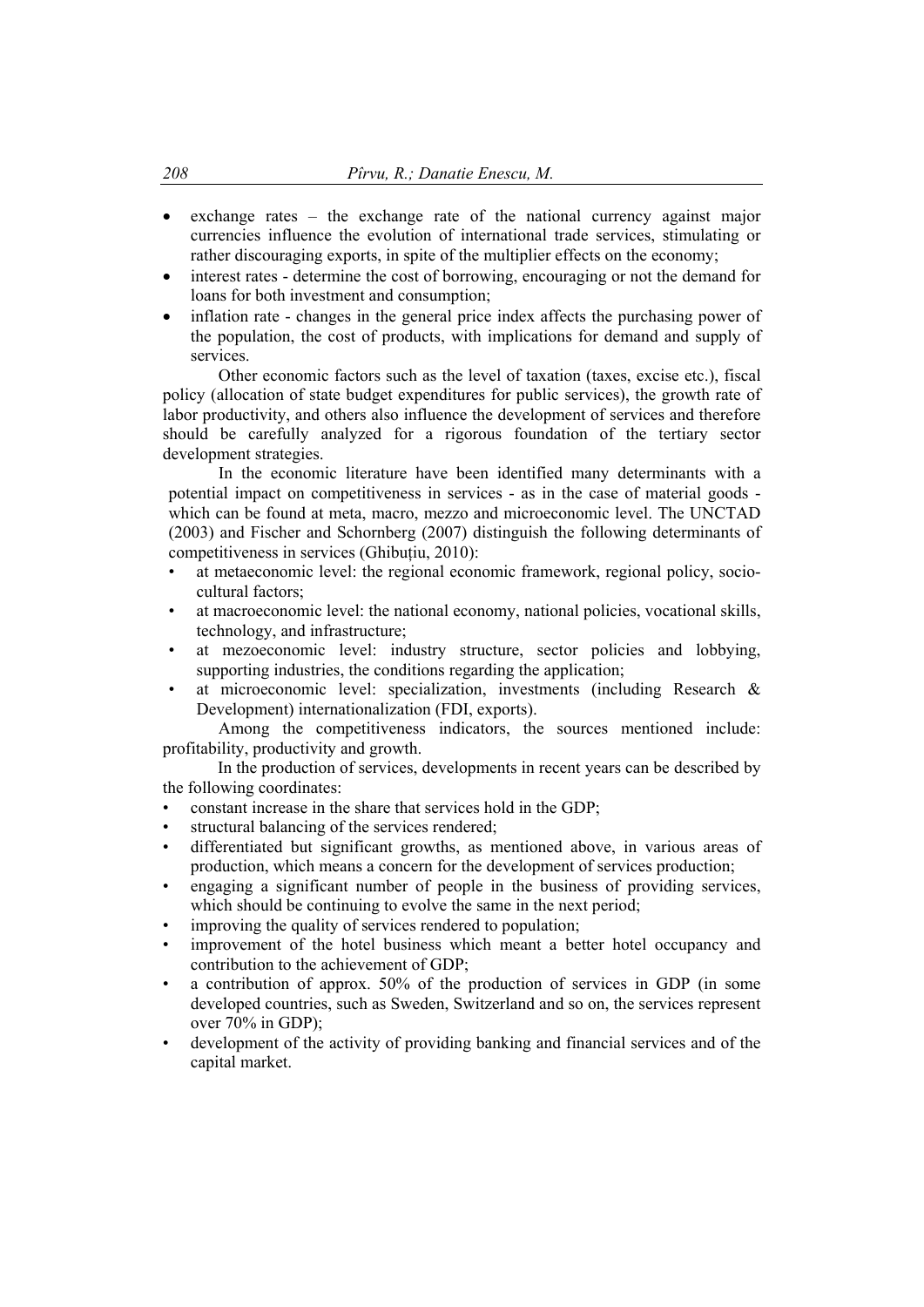Reconsidering the role and importance of services in Romania's development strategy is in fact a necessity due to insufficient development of this sector in our country compared to developed countries.

 At least three aspects of the report "Development - Services" give substance to the assessment that the way towards the effective integration of Romania in the European and global economic structures inexorably imposes amplifying the position and role of services in the economy, namely (Ghibutiu, 2000):

- inextricable link between services and the process of building and operating the markets;
- deepening interconnection and integration relationships between services and the rest of the economy in general, and between services and industry in particular;
- enhancing opportunities for growth and development by virtue of extending the scope of international transactions in services as a result of their progressive liberalization; the institutional framework for this approach is GATS (at global level) and the European Agreement (in Europe), and as a partner, Romania has made specific commitments to liberalize.

The service sector is very heterogeneous, covering a wide variety of economic activities. Theoretically, this diversity masks a fundamental function that many services provide in relation to the economic growth and development process, namely that services facilitate the transactions in terms of space (transport, telecommunications) or time (financial services). Another dimension is that services are frequently direct inputs in economic activities and thus determinants of the 'fundamental' production factors' productivity - labor and capital - that generates knowledge, goods and services (education, healthcare, research and development - are examples of inputs in the production of human capital). As the outsourcing processes amplify - like business models put in practice by more companies both domestically and internationally (especially manufacturing firms) - the demand for services as intermediate inputs for production has increased considerably.

In parallel with the growing importance of intermediary services and emphasizing international relocation process, the combination of decay processes of production functions / tasks that could be sold and rapid progress in ICT domain has enabled a considerable increase in the share of intermediary services in the total trade in services. Wide-scale application of new ICT and reducing barriers to access the services markets, following the liberalization in autonomous, regional and multilateral plan of trade and investment regimes in services, have affected not only the production and consumption of services, but contributed to the growth of productivity in many segments of services and transformed the nature of products, processes, companies, markets' structure and competition in services.

#### **3. CONCLUSION**

Competitive advantages of companies providing services seem to be less the result of comparative advantages in terms of costs of production, and more the ability of suppliers to help meet specific customer needs, to reduce uncertainty regarding the quality of services and transaction costs of their customers. However, it can be